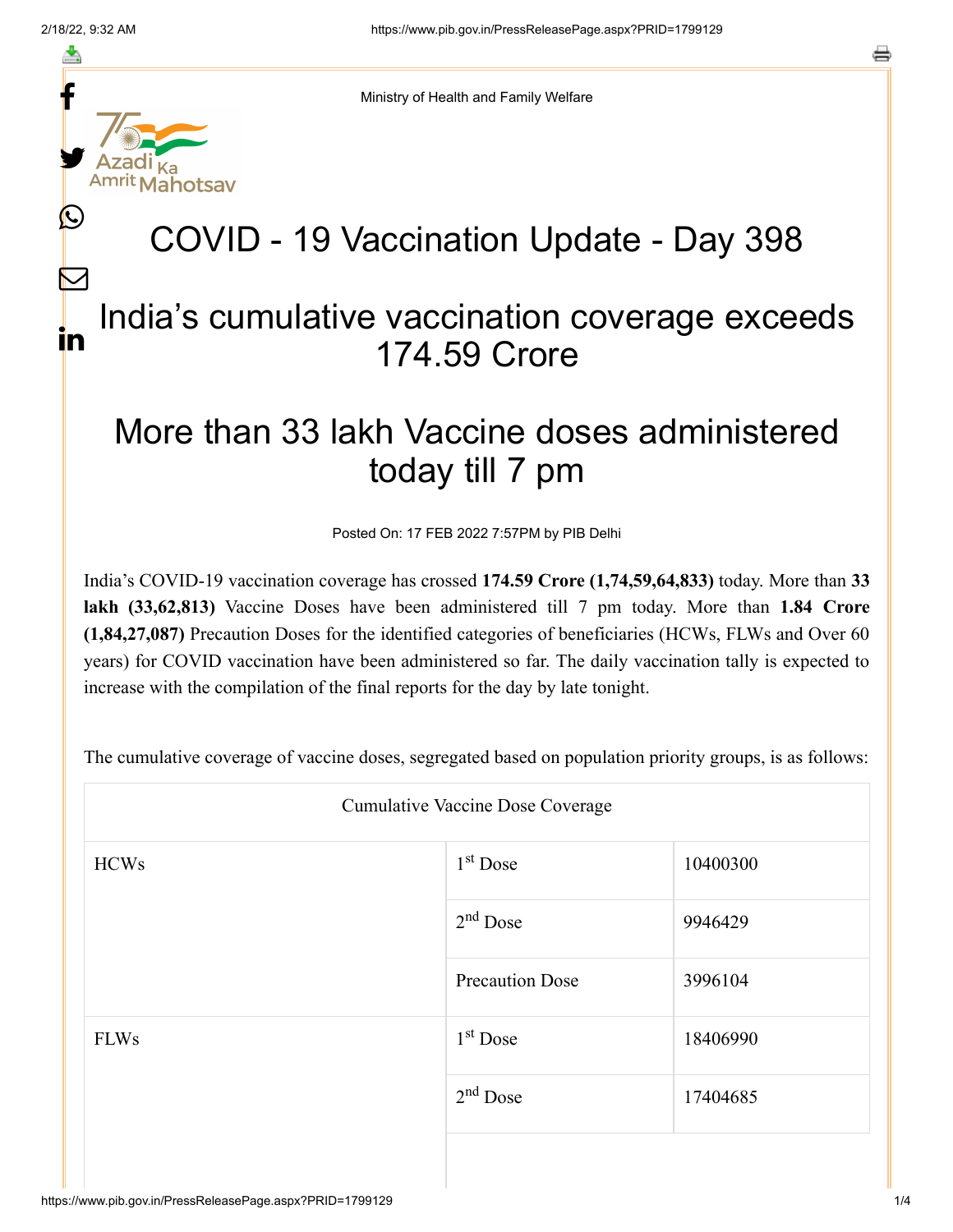| f            |                                              | <b>Precaution Dose</b> | 5684133    |
|--------------|----------------------------------------------|------------------------|------------|
|              | Age Group 15-18 years                        | 1 <sup>st</sup> Dose   | 53157518   |
| $\bf \Omega$ |                                              | $2nd$ Dose             | 19541223   |
|              | Age Group 18-44 years                        | 1 <sup>st</sup> Dose   | 549678557  |
|              |                                              | $2nd$ Dose             | 432633596  |
| in           | Age Group 45-59 years                        | 1 <sup>st</sup> Dose   | 201924653  |
|              |                                              | 2 <sup>nd</sup> Dose   | 177652759  |
|              | Over 60 years                                | 1 <sup>st</sup> Dose   | 126112489  |
|              |                                              | 2 <sup>nd</sup> Dose   | 110678547  |
|              |                                              | <b>Precaution Dose</b> | 8746850    |
|              | Cumulative 1 <sup>st</sup> dose administered |                        | 959680507  |
|              | Cumulative 2 <sup>nd</sup> dose administered |                        | 767857239  |
|              | <b>Precaution Dose</b>                       |                        | 18427087   |
|              | Total                                        |                        | 1745964833 |

Today's achievement in the vaccination exercise, segregated by population priority groups, is as follows:

| Date: 17 <sup>th</sup> February, 2022 (398 <sup>th</sup> Day) |            |      |  |  |
|---------------------------------------------------------------|------------|------|--|--|
| <b>HCWs</b>                                                   | $1st$ Dose | 125  |  |  |
|                                                               | $2nd$ Dose | 2630 |  |  |
|                                                               |            |      |  |  |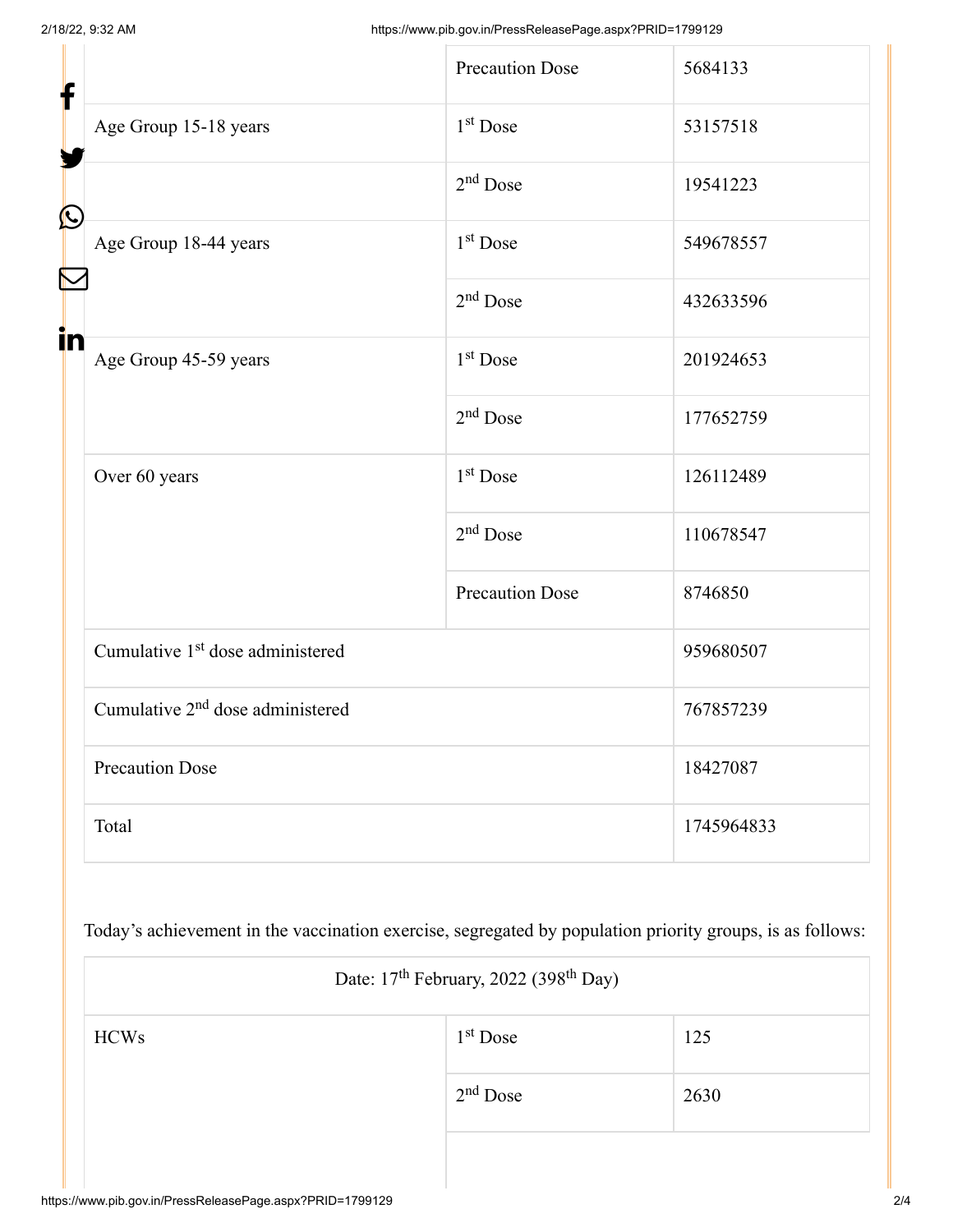| f<br>$\bigcirc$      |                                              | <b>Precaution Dose</b> | 21834   |
|----------------------|----------------------------------------------|------------------------|---------|
|                      | <b>FLWs</b>                                  | 1 <sup>st</sup> Dose   | 229     |
|                      |                                              | $2nd$ Dose             | 5008    |
|                      |                                              | <b>Precaution Dose</b> | 37044   |
| $\blacktriangledown$ | Age Group 15-18 years                        | $1st$ Dose             | 213516  |
| i <mark>n</mark>     |                                              | 2 <sup>nd</sup> Dose   | 963938  |
|                      | Age Group 18-44 years                        | 1 <sup>st</sup> Dose   | 266120  |
|                      |                                              | $2nd$ Dose             | 1221180 |
|                      | Age Group 45-59 years                        | 1 <sup>st</sup> Dose   | 43422   |
|                      |                                              | $2nd$ Dose             | 256635  |
|                      | Over 60 years                                | 1 <sup>st</sup> Dose   | 34256   |
|                      |                                              | $2nd$ Dose             | 160333  |
|                      |                                              | <b>Precaution Dose</b> | 136543  |
|                      | Cumulative 1 <sup>st</sup> dose administered |                        | 557668  |
|                      | Cumulative 2 <sup>nd</sup> dose administered |                        | 2609724 |
|                      | <b>Precaution Dose</b>                       |                        | 195421  |
|                      | Total                                        |                        | 3362813 |

The vaccination exercise as a tool to protect the most vulnerable population groups in the country from COVID-19 continues to be regularly reviewed and monitored at the highest level.